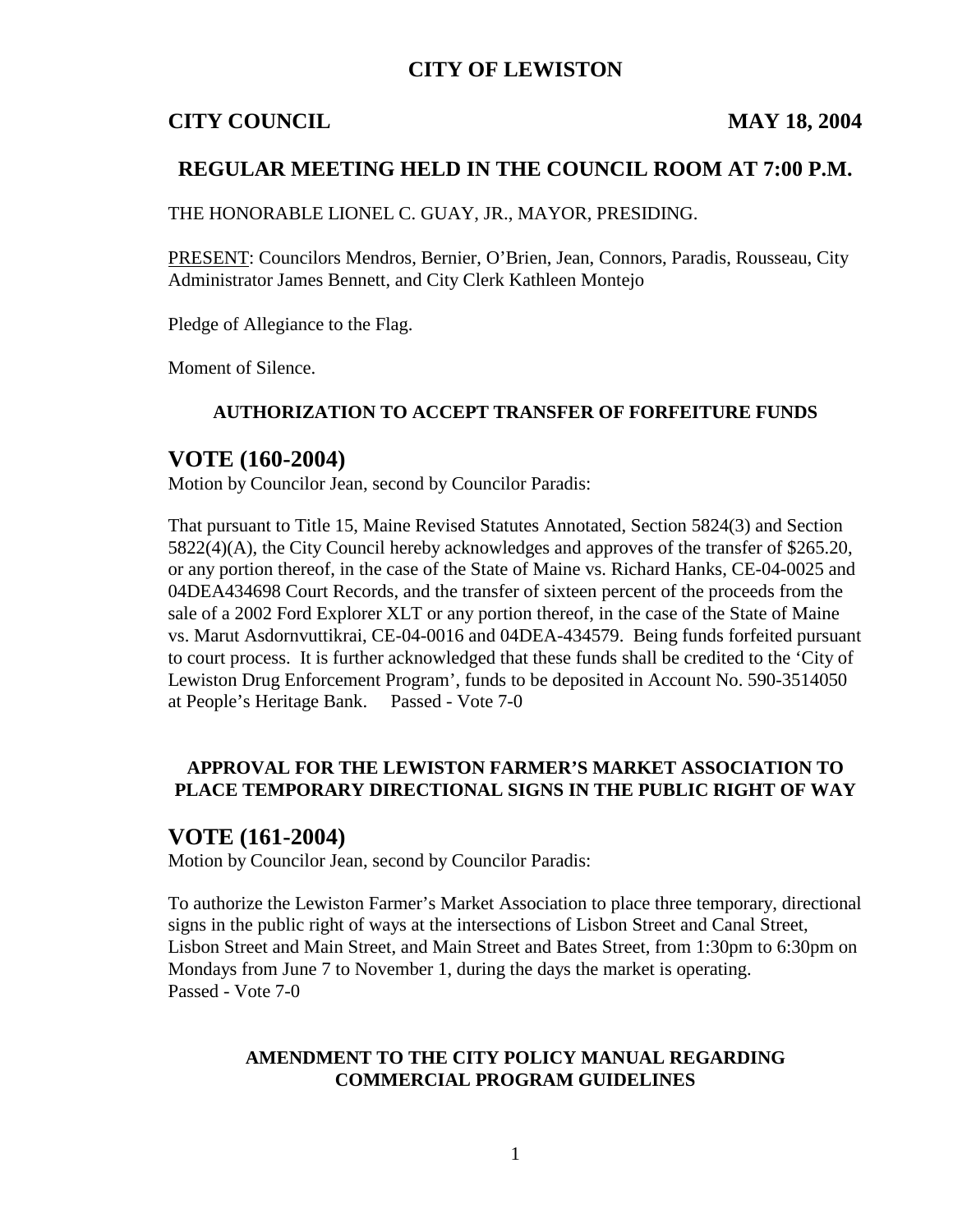# **VOTE (162-2004)**

Motion by Councilor Jean, second by Councilor Paradis:

To approve the proposed amendment to the Commercial Program Guidelines, Policy Manual Number 27, as recommended by the Director of Economic & Community Development. Passed - Vote 7-0

### **NAMING OF THE LIBRARY'S NEW CULTURAL LEARNING CENTER AS THE MARSDEN HARTLEY CULTURAL CENTER**

A presentation was made by Phil Isaacson, chairperson of the Library's Building Committee, on the importance of naming the Cultural Center after Marsden Hartley, an internationally renowned painter who spent part of his childhood in Lewiston.

## **VOTE (163-2004)**

Motion by Councilor O'Brien, second by Councilor Jean:

To name the Lewiston Public Library's Cultural Learning Center the "Marsden Hartley Cultural Center". Passed - Vote 7-0

### **FINAL BUDGET PUBLIC HEARING FOR THE FISCAL YEAR 2005 BUDGET**

The City Administrator and School Superintendent presented power point presentations outlining various aspects of the budgets, proposed budget adjustments, projected tax rate amounts compared to previous years, and other budget related statistics.

Mayor Guay opened the final budget public hearing to receive citizen input and communication regarding the proposed 2005 Fiscal Year City and Education budgets. No members of the public commented on the budgets. Mayor Guay then closed the hearing.

#### **BUDGET RECOMMENDATIONS FROM FINANCE COMMITTEE**

## **VOTE (164-2004)**

Motion by Councilor Paradis, second by Councilor Jean:

To receive and review the recommendation from the Finance Committee regarding the Fiscal Year 2005 budget: The Finance Committee voted to recommend to the Mayor and City Council that they keep any property tax rate increase to a minimum while not reducing the critical services needed by the community and to also carefully scrutinize the authorization of additional debt so as not to negatively impact the budgets of future years. Passed - Vote 7-0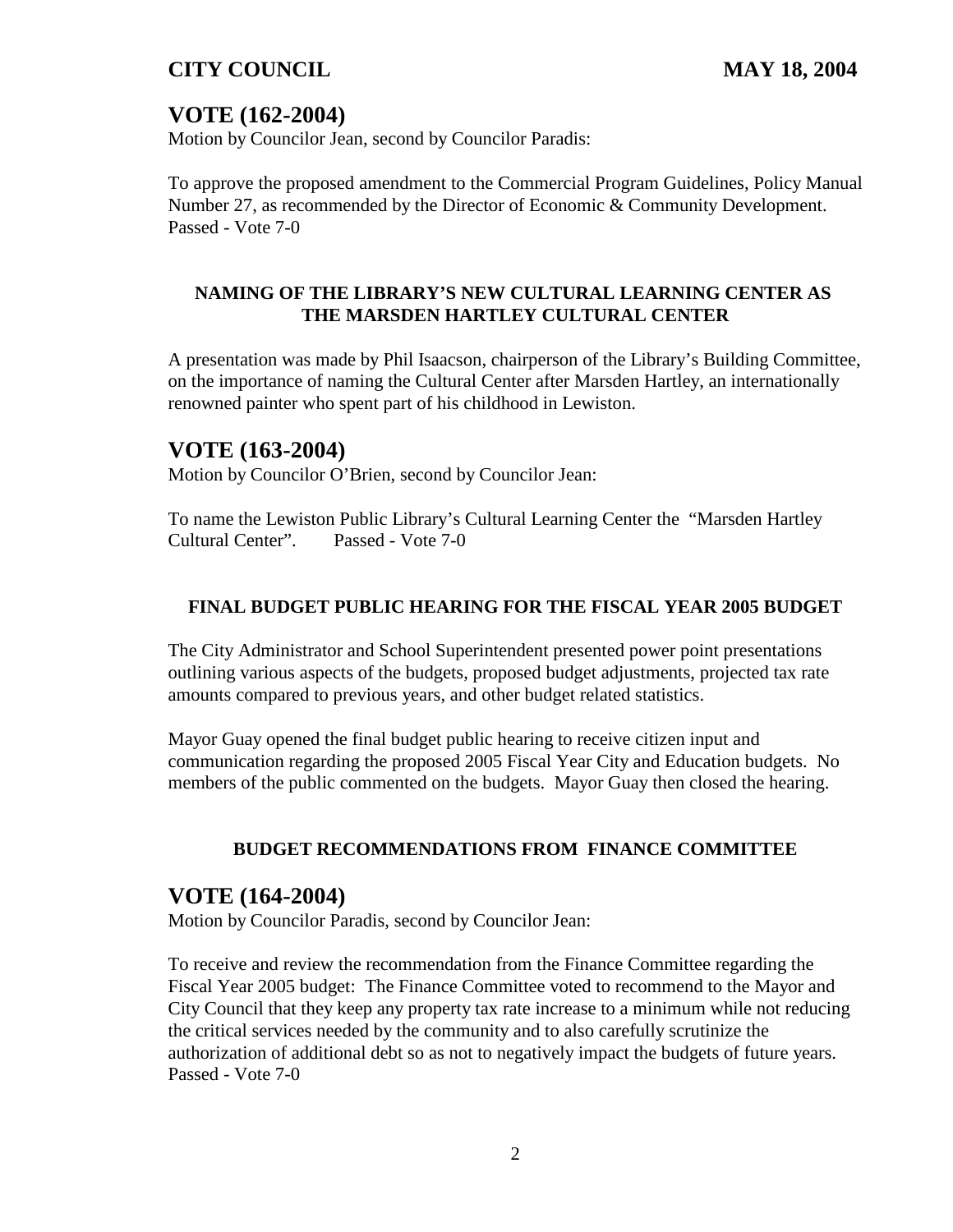#### **FINAL ADJUSTMENTS TO THE 2005 FISCAL YEAR BUDGET**

Councilor Connors commented on areas of the education budget which he believed were over budgeted, such as worker's compensation, retirement and medical health insurance. Councilor Connors also inquired about the budgeting practices for special education, noting a budgeted deficit. He suggested a reduction in various areas noting they would not impact programs, services or personnel. Mr. Levesque, School Superintendent and Mr. Flanagan, Business Manger, addressed the areas that Councilor Connors mentioned.

## **VOTE (165-2004)**

Motion by Councilor Connors, second by Councilor Mendros:

To reduce the Education budget by \$340,711. Did Not Pass - Vote 2-5 (Councilors Jean and Connors in favor, others opposed)

# **VOTE (166-2004)**

Motion by Councilor Jean, second by Councilor Rousseau:

To amend the City Administrator's original recommended budget as outlined on the attached material entitled "City Council Budget Adjustments":

| <b>Expenditures</b>                 |              |
|-------------------------------------|--------------|
| Non-Union Wage Adjustments          | (\$15,352)   |
| <b>Solid Waste Collection</b>       | \$61,000     |
| <b>Municipal Garage</b>             | $(\$25,000)$ |
| <b>Transit Subsidy</b>              | \$12,583     |
| <b>Health Insurance</b>             | $(\$48,825)$ |
| <b>Fringe Adjustments</b>           | $(\$3,750)$  |
| <b>Reserve for Salaries</b>         | (\$129,648)  |
| Revenues                            |              |
| Fee Adjustments                     | \$286,741    |
| <b>Parking Facilities</b>           | \$26,300     |
| <b>URIP</b> - Transit               | \$12,583     |
| School                              |              |
| Legislative Adjustments - Revenue   | (\$190,691)  |
| <b>Adjust Worker's Compensation</b> | (\$144,039)  |
| <b>Adjust Health Insurance</b>      | (\$169,250)  |

Passed - Vote 6-1 (Councilor Connors opposed.)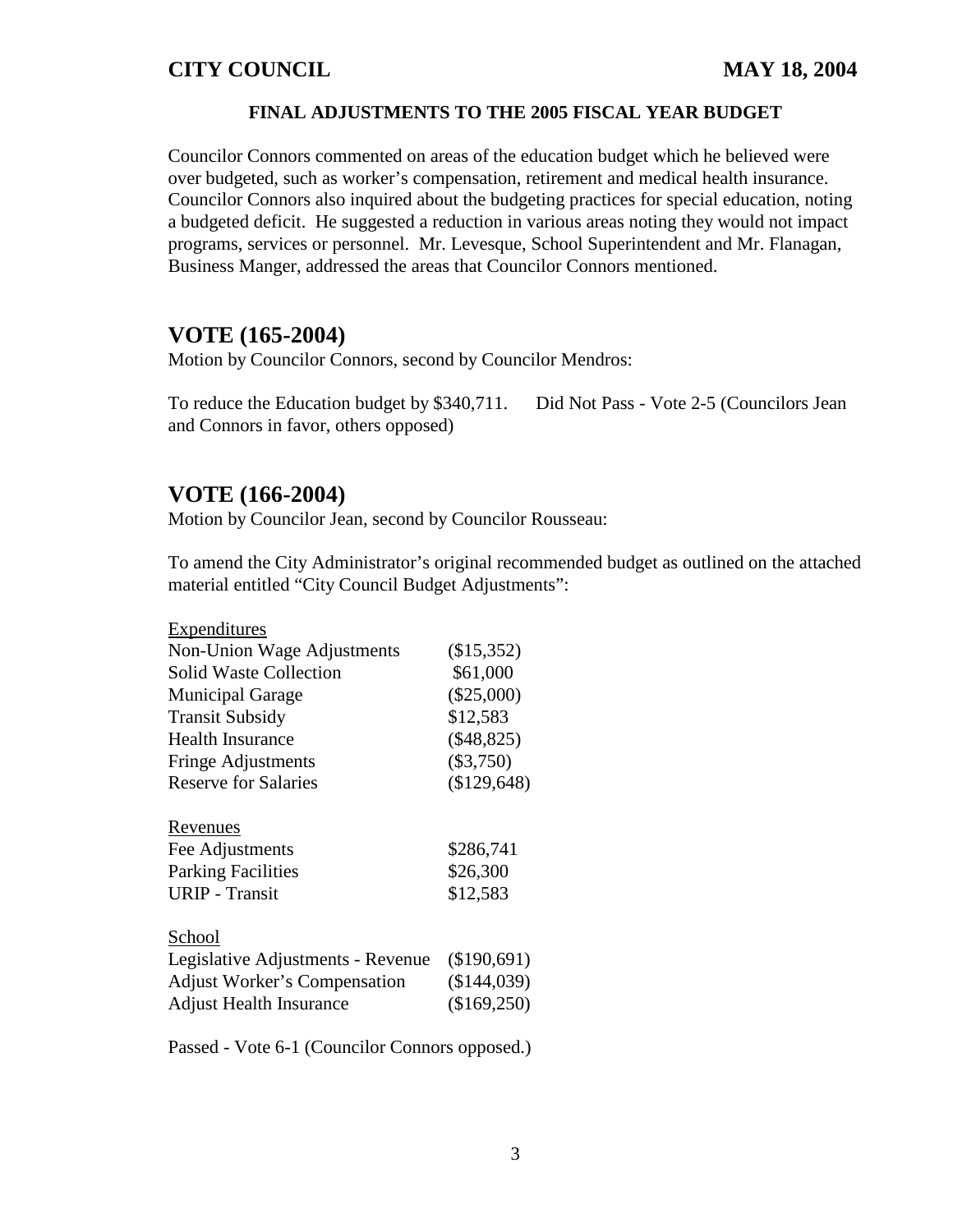#### **ADOPTION OF APPROPRIATION RESOLVE FOR FISCAL YEAR 2005**

### **VOTE (167-2004)**

Motion by Councilor Jean, second by Councilor Rousseau:

To approve the Appropriation Resolve for Fiscal Year 2005 by a roll call vote:

RESOLVED, That there is hereby appropriated for the support of the several departments of the City of Lewiston for the fiscal year, commencing the first day of July, in the year of Our Lord, Two Thousand and Four, and ending the last day of June, in the year of Our Lord, Two Thousand and Five, for the payment of the State and County Taxes, for ordinary indebtedness and expenses, for the interest on the debt, of the City of Lewiston, for the payment of lawful debts and dues from the City of Lewiston:

| <b>AGGREGATE BUDGET</b>     | \$75,723,016 |
|-----------------------------|--------------|
| <b>MEANS OF FINANCING:</b>  |              |
| <b>General Property Tax</b> | 39,943,255   |
| <b>Anticipated Revenues</b> | 33,885,966   |
| <b>Prior Year's Surplus</b> | 1,893,795    |
| <b>TOTAL</b>                | \$75,723,016 |

Passed - Vote 6-1 (Councilor Connors opposed.)

#### **ADOPTION OF WATER AND SEWER APPROPRIATION FOR FISCAL YEAR 2005**

### **VOTE (168-2004)**

Motion by Councilor O'Brien, second by Councilor Jean:

To approve the Water and Sewer Appropriation for Fiscal Year 2005 by a roll call vote: RESOLVED, That there is hereby appropriated for the support of the Water & Sewer Divisions of the City of Lewiston for the fiscal year, commencing the first day of July, in the year of Our Lord, Two Thousand and Four and ending the last day of June, in the year of Our Lord, Two Thousand and Five:

| <b>WATER DIVISION REQUIREMENTS</b> | \$3,144,634              |
|------------------------------------|--------------------------|
| $C$ <del>-</del>                   | $\lambda$ <i>and</i> and |

**SEWER DIVISION REQUIREMENTS \$ 4,307,220**

Passed - Vote 7-0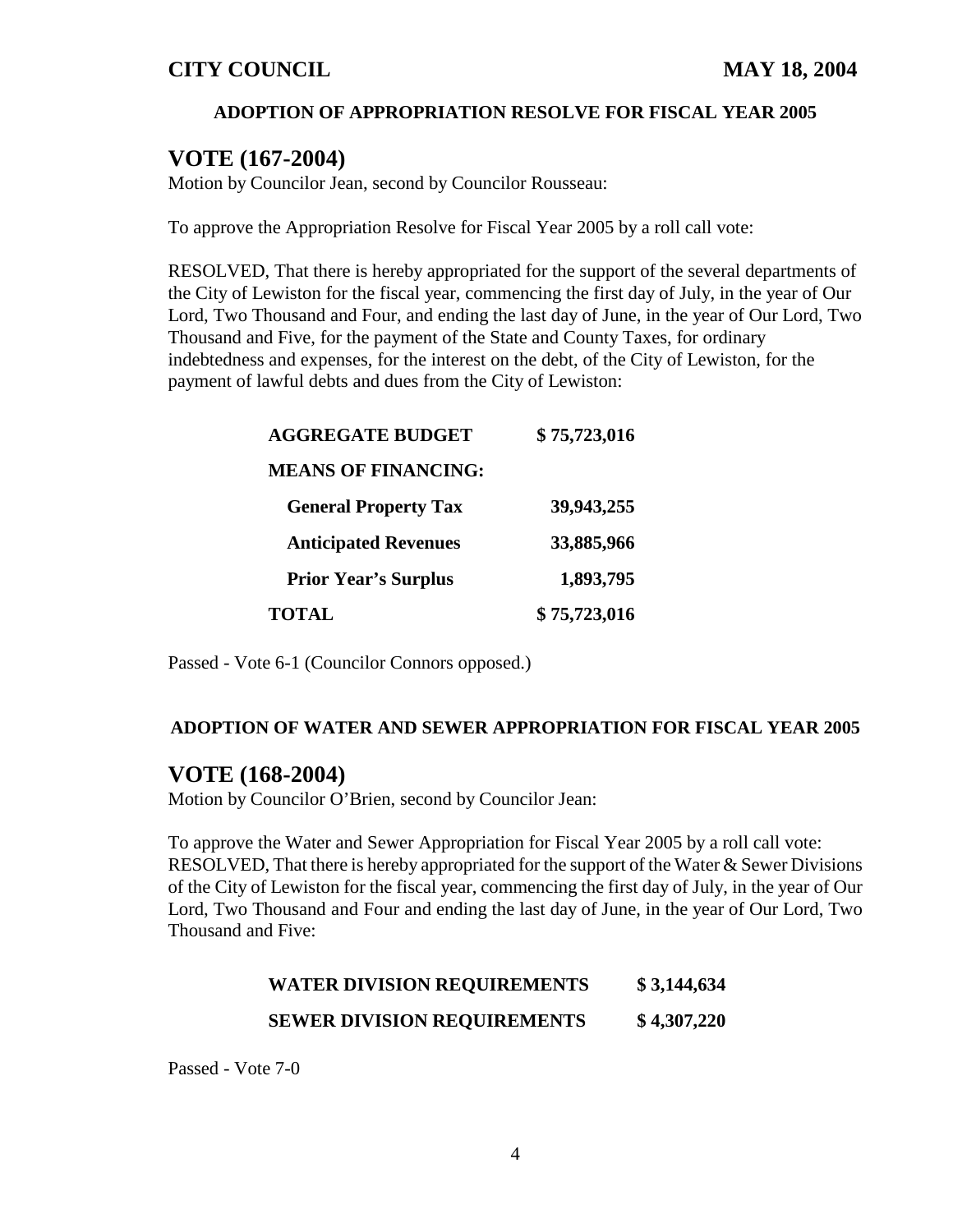### **AUTHORIZATION TO USE THE INTEREST FROM THE FARRAR FUND**

## **VOTE (169-2004)**

Motion by Councilor Connors, second by Councilor Jean:

To authorize the use of the interest from the Farrar Fund for expenses incurred in the Human Services Budget, for medical and dental services. Passed - Vote 7-0

#### **APPROVAL OF MILEAGE REIMBURSEMENTS RATES**

Councilor Rousseau suggested the Council increase the mileage reimbursement rate for individual miles so the rate is closer to the IRS recommended rate, and due to the current high cost of gasoline. Some Councilors spoke against this, nothing that the increased cost of gas may be a temporary increase and may drop in a few months.

### **VOTE (170-2004)**

Motion by Councilor Mendros, second by Councilor Connors:

To amend the individual mileage reimbursement rate from thirty-one cents a mile to thirty-three cents a mile. Passed - Vote 4-3 (Councilors Bernier, O'Brien and Rousseau opposed)

### **VOTE (171-2004)**

Motion by Councilor Jean, second by Councilor Connors:

To authorize the Finance Director to approve payment for mileage reimbursement at the rates and manner as budgeted for the authorized use of privately owned vehicles in the conduct of official city business for each respective position:

| <b>POSITION</b>                         | <b>ALLOCATION</b> |
|-----------------------------------------|-------------------|
| Mayor                                   | 500.00<br>S       |
| Auditor                                 | 125.00            |
| <b>Business Development Manager</b>     | 200.00            |
| <b>Chief Assessor</b>                   | 480.00            |
| <b>City Clerk</b>                       | 300.00            |
| <b>Deputy Treasurer</b>                 | 100.00            |
| Development Director                    | 200.00            |
| <b>General Assistance Administrator</b> | 100.00            |
| <b>Library Director</b>                 | 200.00            |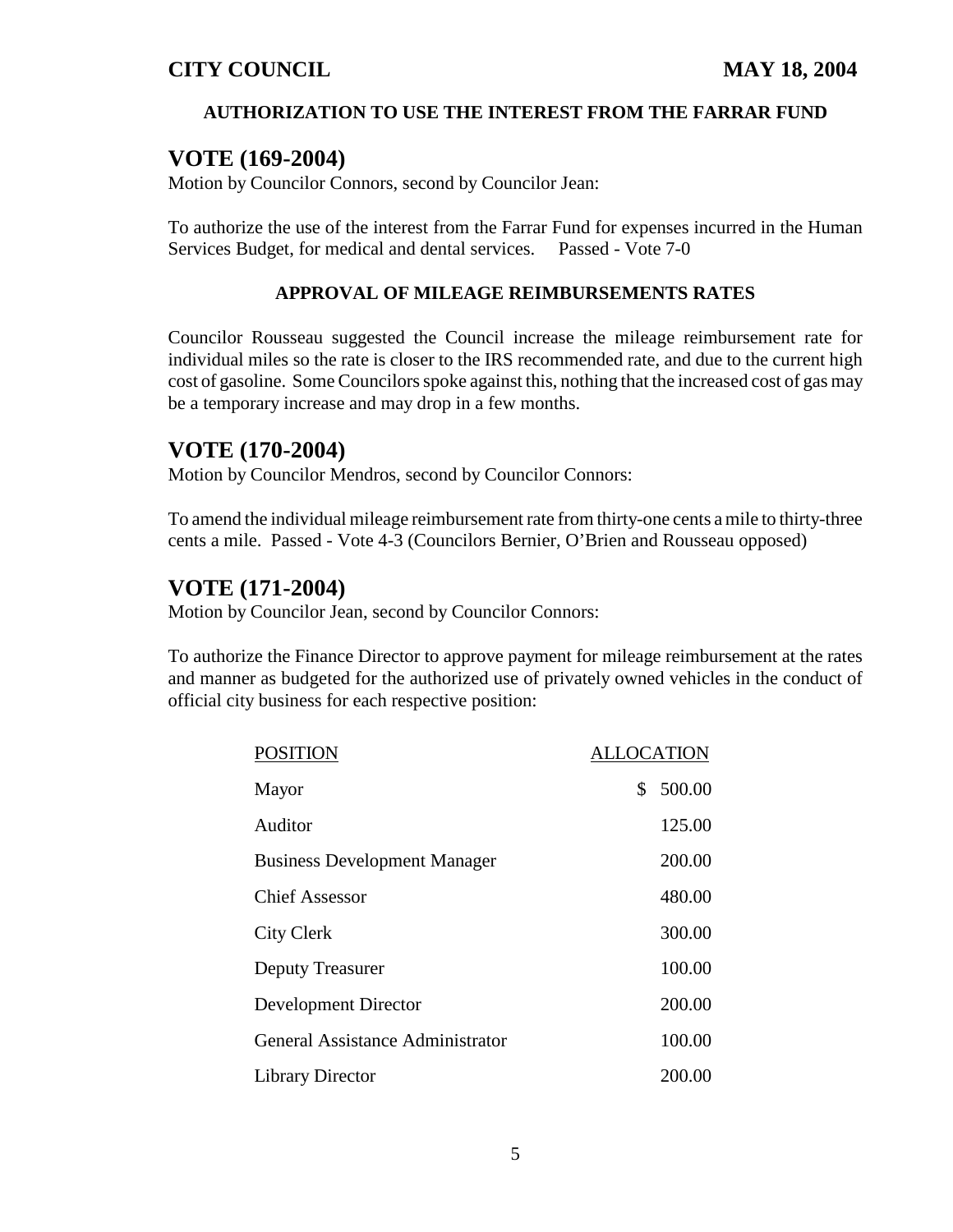| <b>Recreation Director</b> | 1,200.00 |
|----------------------------|----------|
| Tax Collector              | 100.00   |

Per-mile basis. All others not specifically mentioned above shall be reimbursed at the rate of thirty-three (\$.33) cents per mile, excepting motorcycles which shall be reimbursed at the rate of 75% of the rate established for other vehicles, plus tolls and parking supported by receipted vouchers other than meters.

Passed - Vote 4-3 (Councilors Bernier, O'Brien and Rousseau opposed)

### **APPROVAL OF AID TO PRIVATE AND PAROCHIAL SCHOOLS**

### **VOTE (172-2004)**

Motion by Councilor O'Brien, second by Councilor Mendros:

To accept the recommendation of the Finance Director, and to establish the following allocation amounts for aid to private and parochial schools for textbook and testing services for Fiscal Year 2005:

|                  | Elementary          | Secondary           |
|------------------|---------------------|---------------------|
| Testing          | \$2.60 per student  | \$2.60 per student  |
| <b>Textbooks</b> | \$27.90 per student | \$40.25 per student |

Passed - Vote 7-0

#### **RESOLUTION OF CONDEMNATION FOR THE PROPERTIES AT 95-109 MAIN STREET**

It was noted that the parties are still meeting to discuss and review the details, and the request was made to postpone this item to the next City Council meeting.

### **VOTE (173-2004)**

Motion by Councilor Rousseau, second by Councilor Mendros:

To postpone this item to the meeting of June 1, 2004. Passed - Vote 7-0

#### **PUBLIC HEARING REGARDING ADOPTION OF BOND RESOLUTIONS FOR BATES MILL GUARANTEE BONDS**

Mayor Guay opened the hearing to receive citizen input and comment. No members of the public addressed the Council at this time, and Mayor Guay closed the hearing. The City Administrator stated these bonds are guarantee bonds and this process is part of the exit strategy deal with Mr. Platz. He noted these bonds give the City the authority to borrow funds if the City defaults on our contractual obligations regarding the property.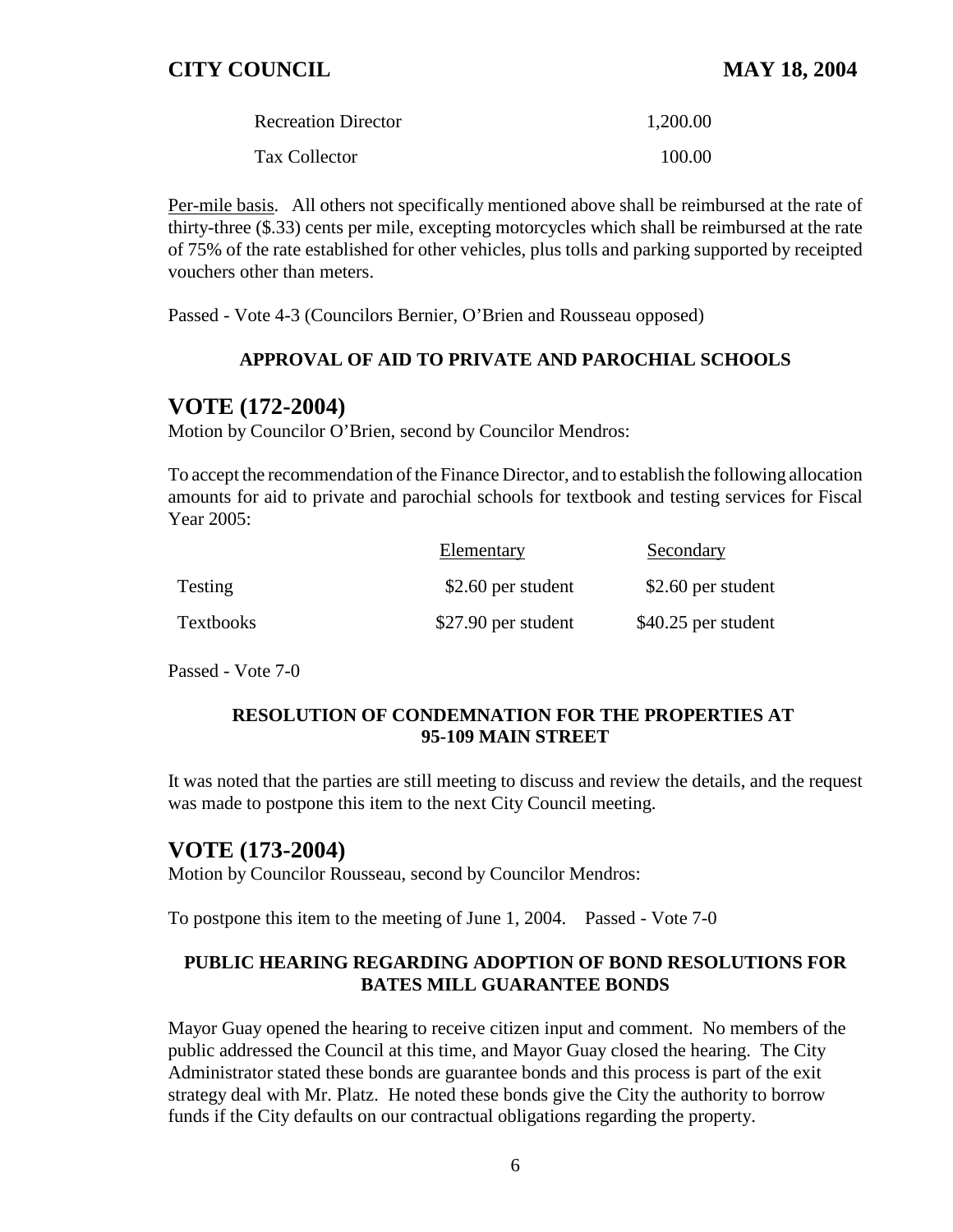# **VOTE (174-2004)**

Motion by Councilor Jean, seconded by Councilor Rousseau:

That the Bond Resolutions regarding the authorization to issue guarantee bonds in an amount of \$5,400,000 to assist with financing of project infrastructure improvements to the Bates Mill, and in the amount of \$4,080,000 to build parking facilities at the Bates Mill, be adopted:

#### Public Infrastructure Improvement Bonds for Bates Mill

ORDERED: That the Finance Director is authorized to issue General Obligation Bonds in an aggregate principal amount of Five Million Four Hundred Thousand Dollars (\$5,400,000) to enable the City of Lewiston to guaranty performance of the following obligations required by the terms of the Acquisition Agreement by and between the City of Lewiston and Bates Mill Limited Liability Company, dated December 16, 2003 ("Acquisition Agreement");

- a. Funding Three Million One Hundred Forty Five Thousand Dollars (\$3,145,000) of the operating losses of Bates Mill Limited Liability Company, project infrastructure improvements set forth in Schedule B-1(b) to the Acquisition Agreement, and environmental remediation;
- b. Funding Seven Hundred Sixty Thousand Dollars (\$760,000) of project infrastructure improvements in Schedules B-1(a) to the Acquisition Agreement; and
- c. Funding One Million Four Hundred Ninety Five Thousand Dollars (\$1,495,000) of public infrastructure improvements.

FURTHER ORDERED, That the Finance Director is authorized to negotiate the issue of the bonds;

FURTHER ORDERED, That the bond shall be signed by the City Treasurer and Mayor;

FURTHER ORDERED, That the date, maturities, denominations, interest rate or rates, place or places of payment, form or other details of the bonds and of the provisions for the sale thereof shall be determined by the Finance Director;

FURTHER ORDERED, That bonds hereunder may be subject to call for redemption on such terms as may be determined by the Finance Director.

#### Bates Mill Parking Bonds

ORDERED: That the Finance Director is authorized to issue a General Obligation Bond in a principal amount of Four Million Eighty Thousand Dollars (\$4,080,000) to enable the City of Lewiston to secure its obligation to building parking spaces in surface parking lots, parking decks, parking garages, or a combination thereof as required by the terms of the Acquisition Agreement by and between the City of Lewiston and Bates Mill Limited Liability Company, dated December 16, 2003;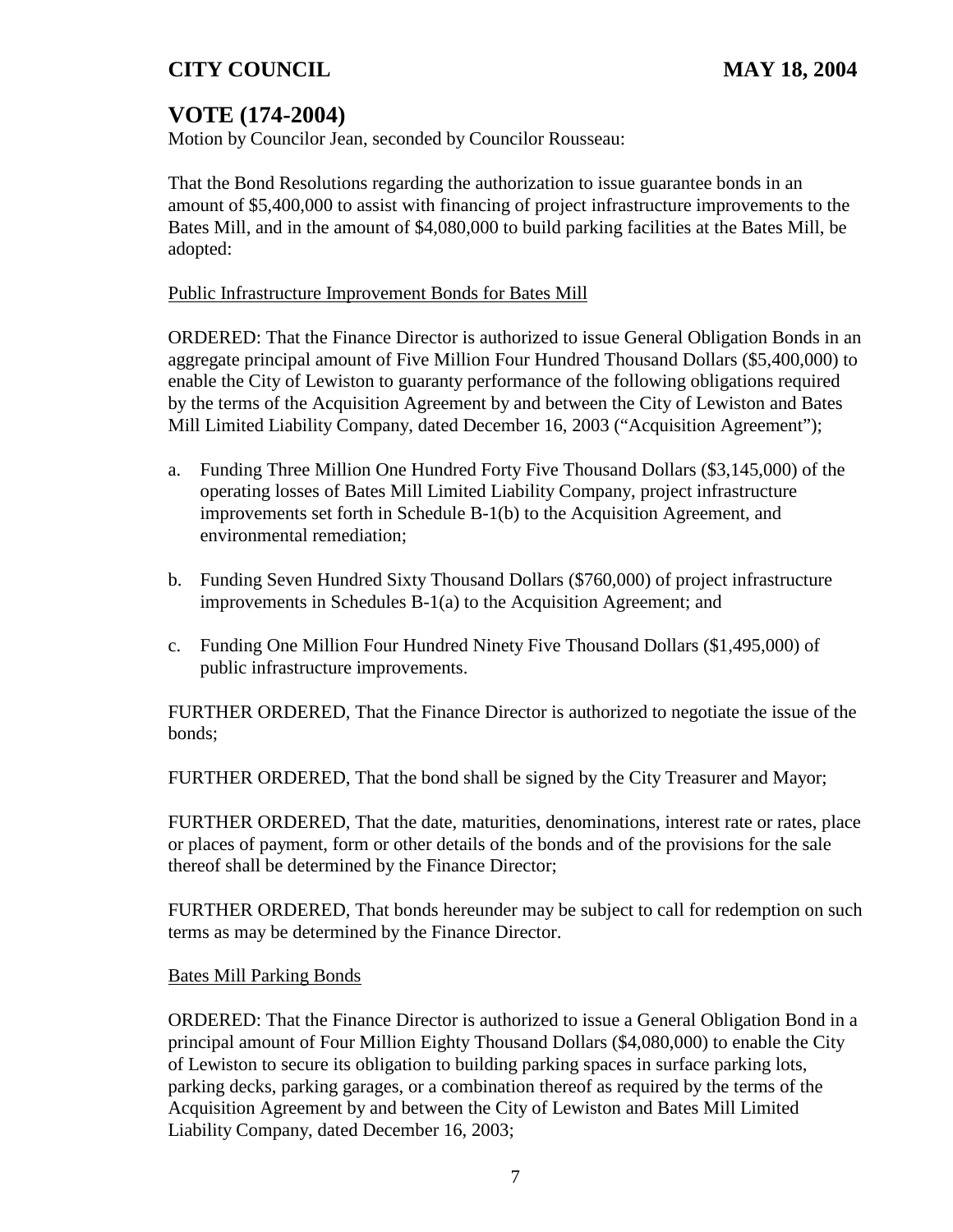FURTHER ORDERED, That the Finance Director is authorized to negotiate the issue of the bonds;

FURTHER ORDERED, That the bond shall be signed by the City Treasurer and Mayor;

FURTHER ORDERED, That the date, maturities, denominations, interest rate or rates, place or places of payment, form or other details of the bonds and of the provisions for the sale thereof shall be determined by the Finance Director;

FURTHER ORDERED, That bonds hereunder may be subject to call for redemption on such terms as may be determined by the Finance Director.

Passed - Vote 7-0

### **PUBLIC HEARING AND FIRST PASSAGE ON AMENDMENTS TO THE SOLID WASTE ORDINANCE**

Mayor Guay opened the hearing to receive citizen input and comment. No members of the public addressed the Council a this time, and Mayor Guay closed the hearing.

# **VOTE (175-2004)**

Motion by Councilor Jean, second by Councilor Rousseau:

That the proposed amendment to the City Code of Ordinances, Chapter 62 "Solid Waste", Section 62-11 "Definitions", Section 62-13 "Municipal collection of solid waste and recyclable materials" and Section 62-15 "Payments", receive first passage by a roll call vote and that the public hearing on said ordinance be continued to the meeting of June 1, 2004 for final passage. Passed - Vote 6-1 (Councilor Mendros opposed.)

#### **PUBLIC HEARING AND FIRST PASSAGE ON AMENDMENTS TO THE TRAFFIC AND VEHICLES ORDINANCE**

Mayor Guay opened the hearing to receive citizen input and comment. No members of the public addressed the Council at this time, and Mayor Guay closed the hearing.

# **VOTE (176-2004)**

Motion by Councilor Bernier, second by Councilor O'Brien:

To change the fee for Section 2, "Parking exceeding time limit, metered or unmetered area, if not paid within 15 days of the offense", from \$15 to \$25. Did Not Pass - Vote 3-4 (Councilors Bernier, Jean and Paradis in favor, other opposed)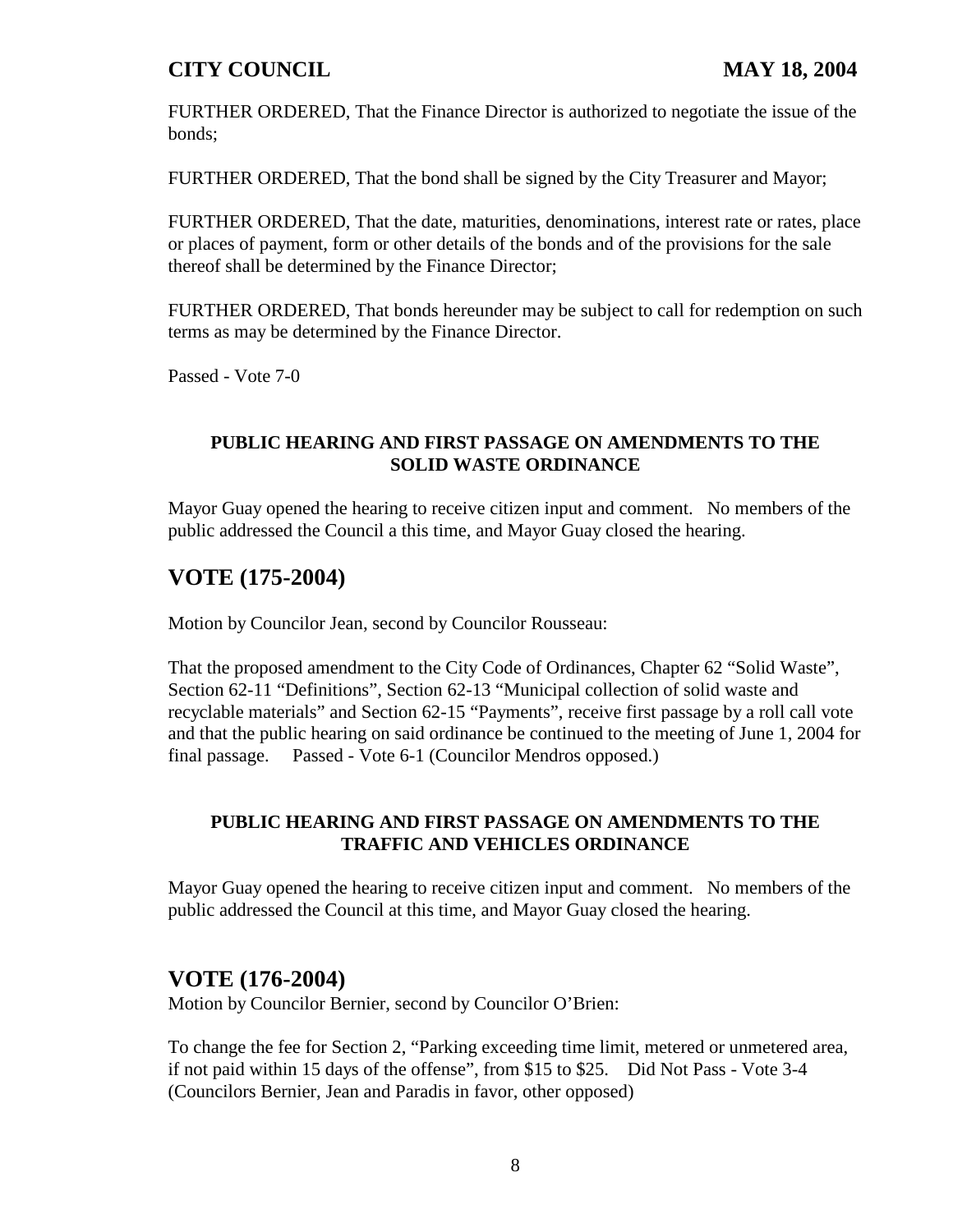# **VOTE (177-2004)**

Motion by Councilor Rousseau, second by Councilor Mendros:

To change Section 1 to read "Parking exceeding time limit, unmetered area", and to change the fee to \$15, and to change Section 2 to read "Parking exceeding time limit, metered area", and to change the fee to \$10. Passed - Vote 4-3 (Councilors Bernier, O'Brien and Jean opposed)

# **VOTE (178-2004)**

Motion by Councilor Jean, second by Councilor Paradis:

That the proposed amendment to the City Code of Ordinances, Chapter 70 "Traffic and Vehicles", Section 70-134 "Alternate penalty provision, payment schedule", receive first passage by a roll call vote and that the public hearing on said ordinance be continued to the meeting of June 1, 2004 for final passage. Passed - Vote 5-2 (Councilors Mendros and Bernier opposed)

### **PUBLIC HEARING ON LIQUOR LICENSE AND SPECIAL AMUSEMENT PERMIT FOR MOM & POP'S PLACE, 339 LISBON STREET**

Mayor Guay opened the hearing to receive citizen input and comment. No members of the public addressed the Council at this time, and Mayor Guay closed the hearing.

## **VOTE (179-2004)**

Motion by Councilor Paradis, second by Councilor O'Brien:

To attach conditions to the permit to require that staff receive training in recognizing potential problem patrons and to have additional staff on duty during peak times to help recognize problem patrons, said conditions to be reviewed by and monitored by the Police Department. Passed - Vote 7-0

## **VOTE (180-2004)**

Motion by Councilor Jean, second by Councilor Rousseau:

To authorize the City Clerk's office to approve the applications for a liquor license and special amusement permit for dancing and entertainment for Mom & Pop's Place, 339 Lisbon Street. Passed - Vote 7-0

### **AMENDMENTS TO THE CITY POLICY MANUAL REGARDING CHANGES TO THE FEE STRUCTURE FOR LICENSES, PERMITS AND SERVICES**

## **VOTE (181-2004)**

Motion by Councilor O'Brien, second by Councilor Jean: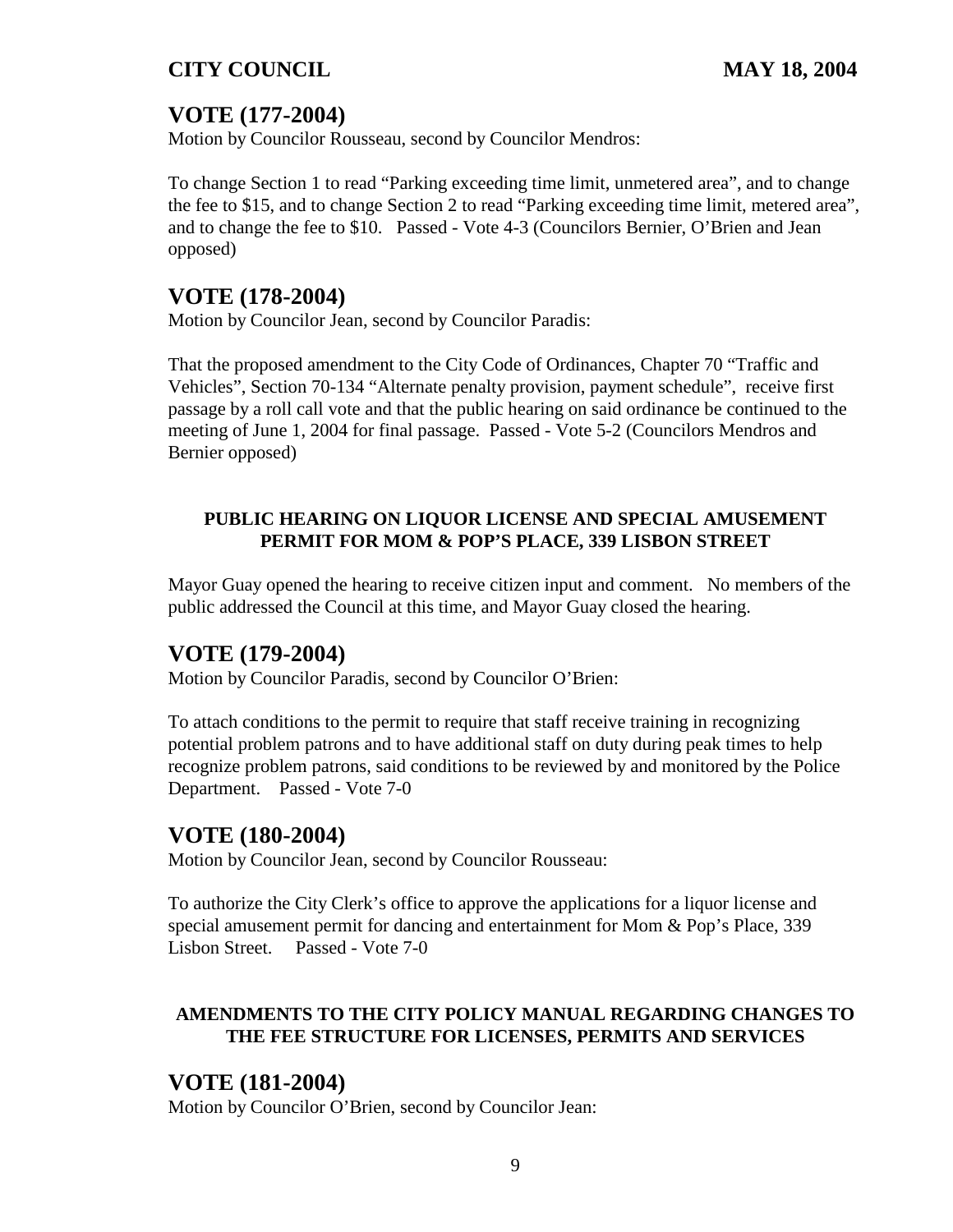To approve the proposed amendments to the City Policy Manual, Policy 4 Building Permit Fees, Policy 7 Business Licensing Fees, Policy 16 Electrical Permit Fees, Policy 28 Facility Use Policy, Policy 30 Fire Alarms, Policy 39 Library Policies, Policy 42 Parking Fees, Policy 45 - Police Alarms - False Alarm Policy, Policy 52 Solid Waste Fees, Policy 56 Street and Sidewalk Occupancy Policy, Policy 67 Sewerage Use System Charges, and Policy 71 Zoning and Land Use Code Application fees, as recommended by the City Administrator, and said amendments to be effective July 1, 2004. Passed - Vote 6-1 (Councilor Mendros opposed.)

#### **UPDATE OF CITY POLICY REGARDING THE EXCAVATION AND STREET OPENING POLICY**

### **VOTE (182-2004)**

Motion by Councilor Jean, second by Councilor Mendros:

To repeal the current Excavation and Street Opening Policy, Policy Number 55, and to adopt and establish a new Excavation and Street Opening Policy, Policy Number 55. Passed - Vote 7-0

#### **UPDATE OF CITY POLICY REGARDING THE HOUSING REHABILITATION LOAN PROGRAMS**

### **VOTE (183-2004)**

Motion by Councilor O'Brien, second by Councilor Jean:

To repeal the current Housing Program Guidelines Policy, Policy Number 40, and to adopt and establish a new Housing Rehabilitation Loan Programs Policy, Policy Number 40. Passed - Vote 7-0

#### **REPORTS AND UPDATES**

The City Administrator stated that the City is working with Moody's Investor Service regarding the bond rating for the City.

#### **OTHER BUSINESS**

No other business was presented at this time.

#### **EXECUTIVE SESSION**

#### **VOTE (184-2004)**

Motion by Councilor Jean, second by Councilor Paradis:

To enter into an executive session to discuss an Economic Development issue, of which the premature disclosure of the information would prejudice the competitive bargaining position of the City. Passed - Vote 5-2 (Councilor Mendros and Councilor Connors opposed.)